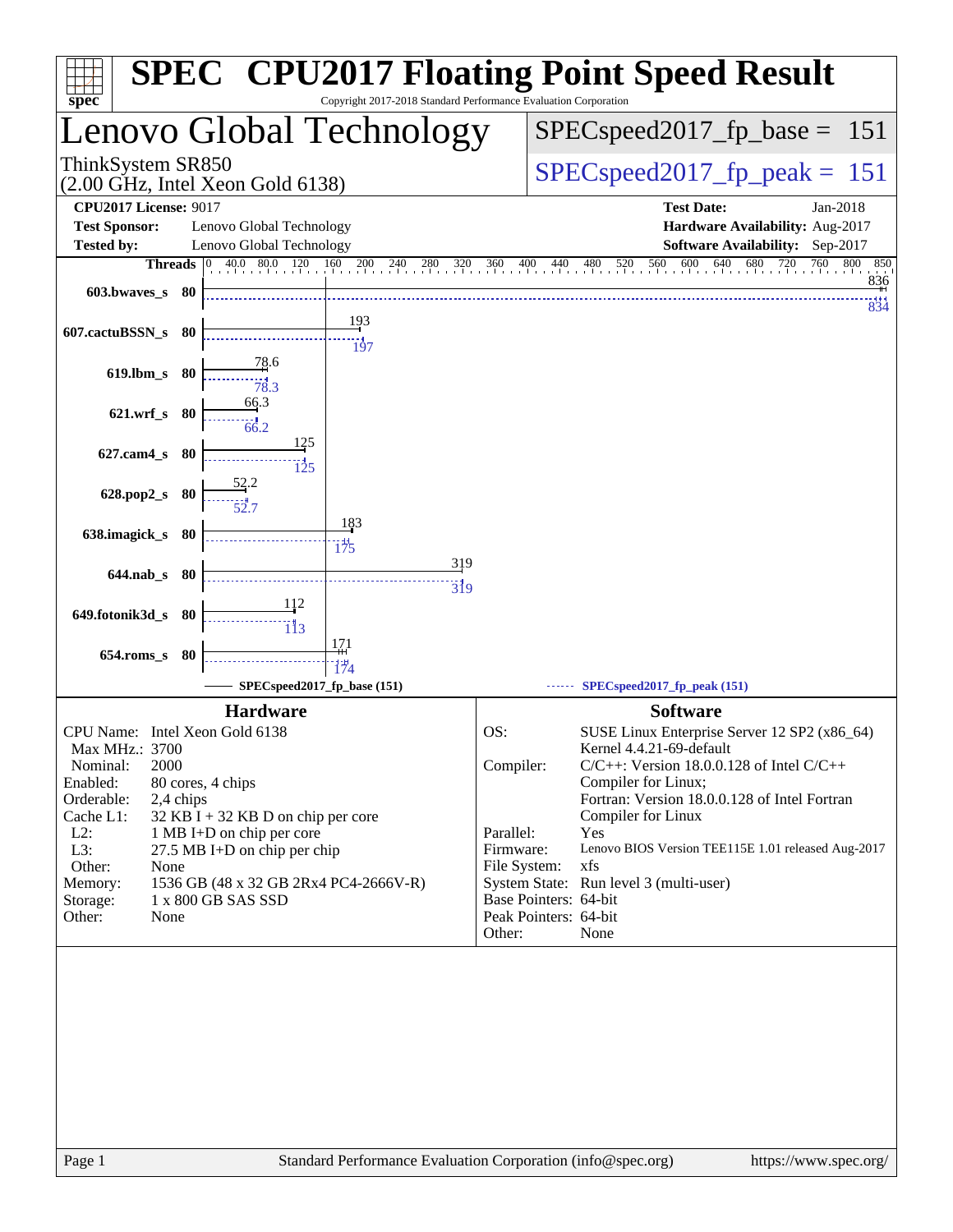

### Lenovo Global Technology

(2.00 GHz, Intel Xeon Gold 6138)

ThinkSystem SR850<br>  $\angle Q$  00 CHz, Intel Year Cald 6128)

SPECspeed2017 fp base =  $151$ 

**[Test Sponsor:](http://www.spec.org/auto/cpu2017/Docs/result-fields.html#TestSponsor)** Lenovo Global Technology **[Hardware Availability:](http://www.spec.org/auto/cpu2017/Docs/result-fields.html#HardwareAvailability)** Aug-2017 **[Tested by:](http://www.spec.org/auto/cpu2017/Docs/result-fields.html#Testedby)** Lenovo Global Technology **[Software Availability:](http://www.spec.org/auto/cpu2017/Docs/result-fields.html#SoftwareAvailability)** Sep-2017

**[CPU2017 License:](http://www.spec.org/auto/cpu2017/Docs/result-fields.html#CPU2017License)** 9017 **[Test Date:](http://www.spec.org/auto/cpu2017/Docs/result-fields.html#TestDate)** Jan-2018

#### **[Results Table](http://www.spec.org/auto/cpu2017/Docs/result-fields.html#ResultsTable)**

|                            | <b>Base</b>    |                |       |                |       |                | <b>Peak</b> |                |                |              |                |              |                |              |
|----------------------------|----------------|----------------|-------|----------------|-------|----------------|-------------|----------------|----------------|--------------|----------------|--------------|----------------|--------------|
| <b>Benchmark</b>           | <b>Threads</b> | <b>Seconds</b> | Ratio | <b>Seconds</b> | Ratio | <b>Seconds</b> | Ratio       | <b>Threads</b> | <b>Seconds</b> | <b>Ratio</b> | <b>Seconds</b> | <b>Ratio</b> | <b>Seconds</b> | <b>Ratio</b> |
| 603.bwaves_s               | 80             | 70.1           | 841   | 70.5           | 836   | 70.7           | 834         | 80             | 70.1           | 842          | 70.7           | 834          | 71.1           | 830          |
| 607.cactuBSSN s            | 80             | 86.1           | 194   | 86.6           | 193   | 86.4           | 193         | 80             | 84.2           | 198          | 84.6           | 197          | 85.0           | 196          |
| $619.1$ bm s               | 80             | 66.2           | 79.1  | 66.6           | 78.6  | 72.0           | 72.7        | 80             | 66.6           | 78.6         | 66.9           | 78.3         | 66.9           | 78.3         |
| $621.wrf$ s                | 80             | 199            | 66.3  | 196            | 67.4  | 201            | 65.8        | 80             | 205            | 64.5         | 196            | 67.3         | 200            | 66.2         |
| $627$ .cam $4 \text{ s}$   | 80             | 70.7           | 125   | 71.1           | 125   | 71.3           | 124         | 80             | 70.7           | 125          | 71.4           | 24           | 70.8           | 125          |
| $628.pop2_s$               | 80             | 226            | 52.5  | 227            | 52.2  | 229            | 51.8        | 80             | 217            | 54.8         | 227            | 52.4         | 225            | 52.7         |
| 638.imagick_s              | 80             | 78.8           | 183   | 78.3           | 184   | 79.1           | 182         | 80             | 80.3           | 180          | 82.6           | 175          | 82.6           | 175          |
| $644$ .nab s               | 80             | 54.7           | 319   | 54.8           | 319   | 54.7           | 319         | 80             | 54.7           | 319          | 54.8           | 319          | 54.7           | 320          |
| 649.fotonik3d s            | 80             | 81.4           | 112   | 81.1           | 112   | 80.6           | 113         | 80             | 81.8           | 111          | 80.5           | 113          | 80.6           | 113          |
| $654$ .roms s              | 80             | 94.2           | 167   | 92.0           | 171   | 89.4           | 176         | 80             | 95.0           | 166          | 88.4           | 178          | 90.6           | 174          |
| $SPEC speed2017$ fp base = |                |                | 151   |                |       |                |             |                |                |              |                |              |                |              |

**[SPECspeed2017\\_fp\\_peak =](http://www.spec.org/auto/cpu2017/Docs/result-fields.html#SPECspeed2017fppeak) 151**

Results appear in the [order in which they were run.](http://www.spec.org/auto/cpu2017/Docs/result-fields.html#RunOrder) Bold underlined text [indicates a median measurement](http://www.spec.org/auto/cpu2017/Docs/result-fields.html#Median).

#### **[Operating System Notes](http://www.spec.org/auto/cpu2017/Docs/result-fields.html#OperatingSystemNotes)**

Stack size set to unlimited using "ulimit -s unlimited"

#### **[General Notes](http://www.spec.org/auto/cpu2017/Docs/result-fields.html#GeneralNotes)**

Environment variables set by runcpu before the start of the run: LD\_LIBRARY\_PATH = "/home/cpu2017.1.0.2.ic18.0/lib/ia32:/home/cpu2017.1.0.2.ic18.0/lib/intel64" LD\_LIBRARY\_PATH = "\$LD\_LIBRARY\_PATH:/home/cpu2017.1.0.2.ic18.0/je5.0.1-32:/home/cpu2017.1.0.2.ic18.0/je5.0.1-64" OMP\_STACKSIZE = "192M"

 Binaries compiled on a system with 1x Intel Core i7-4790 CPU + 32GB RAM memory using Redhat Enterprise Linux 7.4 Transparent Huge Pages enabled by default Prior to runcpu invocation Filesystem page cache synced and cleared with: sync; echo 3> /proc/sys/vm/drop\_caches No: The test sponsor attests, as of date of publication, that CVE-2017-5754 (Meltdown) is mitigated in the system as tested and documented. No: The test sponsor attests, as of date of publication, that CVE-2017-5753 (Spectre variant 1) is mitigated in the system as tested and documented. No: The test sponsor attests, as of date of publication, that CVE-2017-5715 (Spectre variant 2) is mitigated in the system as tested and documented.

This benchmark result is intended to provide perspective on past performance using the historical hardware and/or software described on this result page.

The system as described on this result page was formerly

Page 2 Standard Performance Evaluation Corporation [\(info@spec.org\)](mailto:info@spec.org) <https://www.spec.org/> **(Continued on next page)**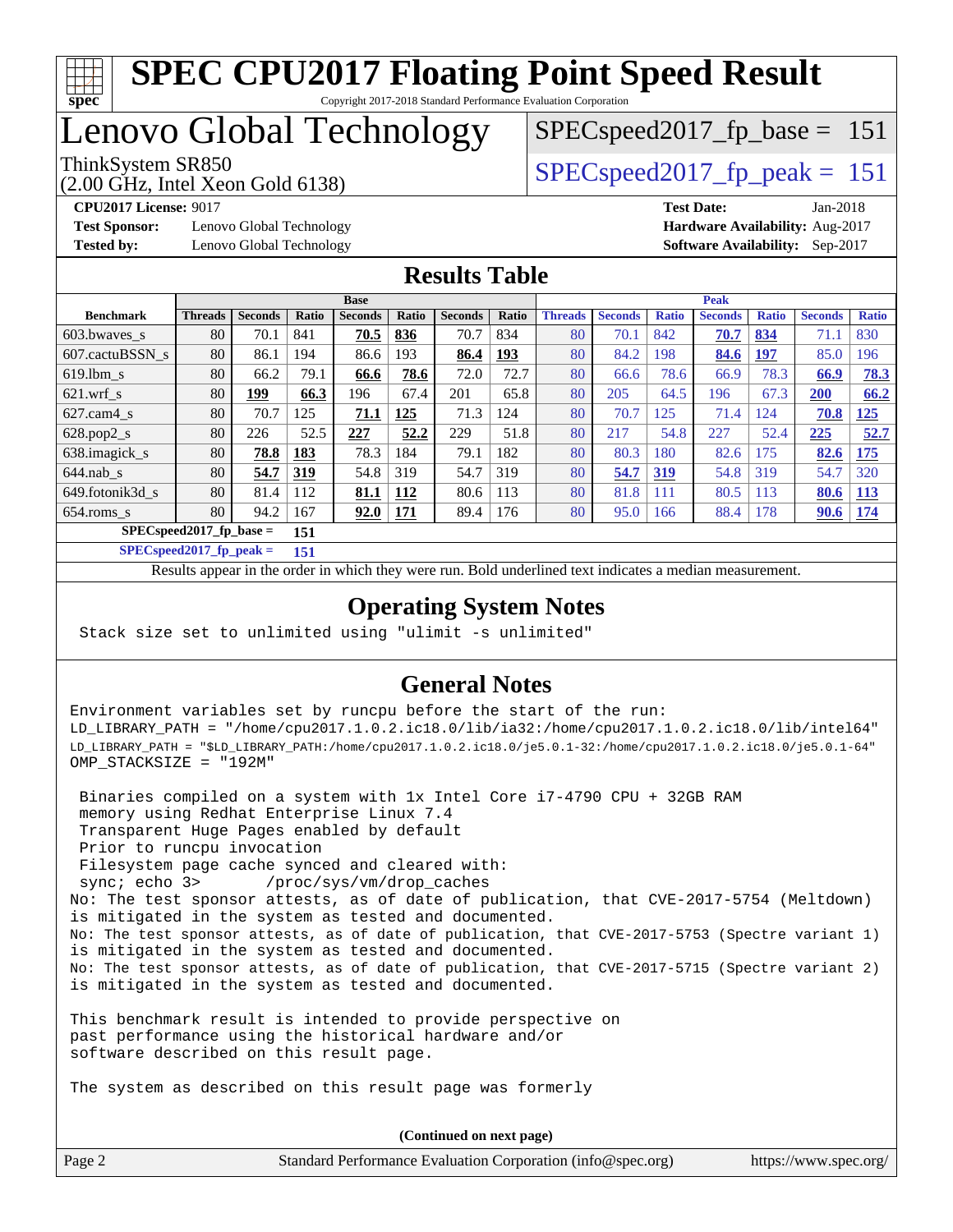

### Lenovo Global Technology

ThinkSystem SR850<br>  $SPEC speed2017$  fp\_peak = 151 SPECspeed2017 fp base =  $151$ 

(2.00 GHz, Intel Xeon Gold 6138)

**[Test Sponsor:](http://www.spec.org/auto/cpu2017/Docs/result-fields.html#TestSponsor)** Lenovo Global Technology **[Hardware Availability:](http://www.spec.org/auto/cpu2017/Docs/result-fields.html#HardwareAvailability)** Aug-2017 **[Tested by:](http://www.spec.org/auto/cpu2017/Docs/result-fields.html#Testedby)** Lenovo Global Technology **[Software Availability:](http://www.spec.org/auto/cpu2017/Docs/result-fields.html#SoftwareAvailability)** Sep-2017

**[CPU2017 License:](http://www.spec.org/auto/cpu2017/Docs/result-fields.html#CPU2017License)** 9017 **[Test Date:](http://www.spec.org/auto/cpu2017/Docs/result-fields.html#TestDate)** Jan-2018

#### **[General Notes \(Continued\)](http://www.spec.org/auto/cpu2017/Docs/result-fields.html#GeneralNotes)**

generally available. At the time of this publication, it may not be shipping, and/or may not be supported, and/or may fail to meet other tests of General Availability described in the SPEC OSG Policy document, <http://www.spec.org/osg/policy.html>

This measured result may not be representative of the result that would be measured were this benchmark run with hardware and software available as of the publication date.

#### **[Platform Notes](http://www.spec.org/auto/cpu2017/Docs/result-fields.html#PlatformNotes)**

Page 3 Standard Performance Evaluation Corporation [\(info@spec.org\)](mailto:info@spec.org) <https://www.spec.org/> BIOS configuration: Choose Operating Mode set to Maximum Performance Hyper-Threading set to Disable DCU Streamer Prefetcher set to Disable MONITORM/WAIT set to Enable Trusted Execution Technology set to Enable XPT Prefetcher set to Enable DCA set to Enable Stale AtoS set to Enable Sysinfo program /home/cpu2017.1.0.2.ic18.0/bin/sysinfo Rev: r5797 of 2017-06-14 96c45e4568ad54c135fd618bcc091c0f running on Electron-node-02 Tue Jan 9 00:58:19 2018 SUT (System Under Test) info as seen by some common utilities. For more information on this section, see <https://www.spec.org/cpu2017/Docs/config.html#sysinfo> From /proc/cpuinfo model name : Intel(R) Xeon(R) Gold 6138 CPU @ 2.00GHz 4 "physical id"s (chips) 80 "processors" cores, siblings (Caution: counting these is hw and system dependent. The following excerpts from /proc/cpuinfo might not be reliable. Use with caution.) cpu cores : 20 siblings : 20 physical 0: cores 0 1 2 3 4 8 9 10 11 12 16 17 18 19 20 24 25 26 27 28 physical 1: cores 0 1 2 3 4 8 9 10 11 12 16 17 18 19 20 24 25 26 27 28 physical 2: cores 0 1 2 3 4 8 9 10 11 12 16 17 18 19 20 24 25 26 27 28 physical 3: cores 0 1 2 3 4 8 9 10 11 12 16 17 18 19 20 24 25 26 27 28 From lscpu: Architecture: x86\_64 CPU op-mode(s): 32-bit, 64-bit Byte Order: Little Endian  $CPU(s):$  80 **(Continued on next page)**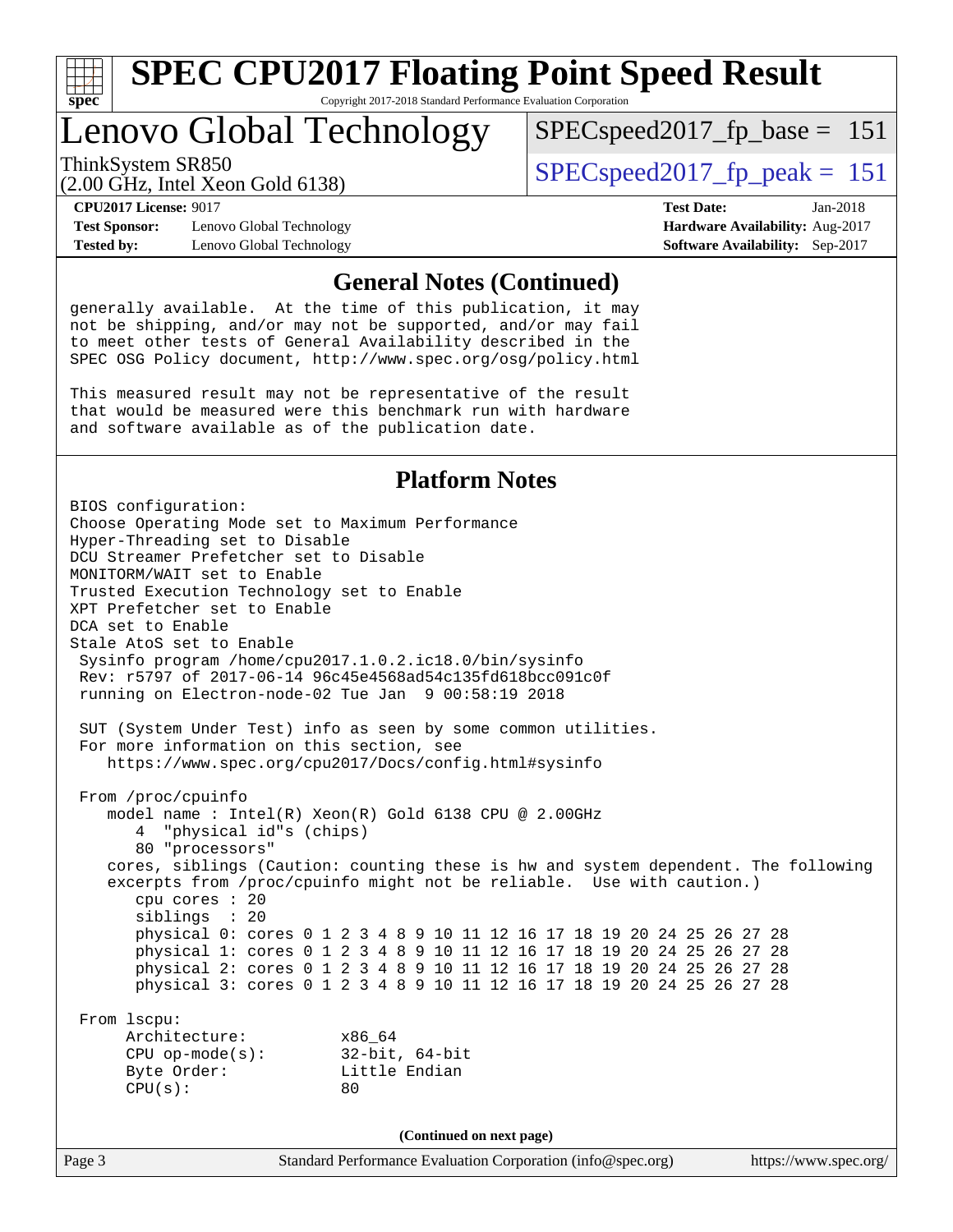

# **[SPEC CPU2017 Floating Point Speed Result](http://www.spec.org/auto/cpu2017/Docs/result-fields.html#SPECCPU2017FloatingPointSpeedResult)**

Copyright 2017-2018 Standard Performance Evaluation Corporation

Lenovo Global Technology

[SPECspeed2017\\_fp\\_base =](http://www.spec.org/auto/cpu2017/Docs/result-fields.html#SPECspeed2017fpbase) 151

(2.00 GHz, Intel Xeon Gold 6138)

ThinkSystem SR850<br>  $(2.00 \text{ GHz})$  Intel Xeon Gold 6138)

**[Test Sponsor:](http://www.spec.org/auto/cpu2017/Docs/result-fields.html#TestSponsor)** Lenovo Global Technology **[Hardware Availability:](http://www.spec.org/auto/cpu2017/Docs/result-fields.html#HardwareAvailability)** Aug-2017 **[Tested by:](http://www.spec.org/auto/cpu2017/Docs/result-fields.html#Testedby)** Lenovo Global Technology **[Software Availability:](http://www.spec.org/auto/cpu2017/Docs/result-fields.html#SoftwareAvailability)** Sep-2017

**[CPU2017 License:](http://www.spec.org/auto/cpu2017/Docs/result-fields.html#CPU2017License)** 9017 **[Test Date:](http://www.spec.org/auto/cpu2017/Docs/result-fields.html#TestDate)** Jan-2018

#### **[Platform Notes \(Continued\)](http://www.spec.org/auto/cpu2017/Docs/result-fields.html#PlatformNotes)**

| On-line $CPU(s)$ list:     | $0 - 79$                                                                             |
|----------------------------|--------------------------------------------------------------------------------------|
| Thread( $s$ ) per core:    | 1                                                                                    |
| $Core(s)$ per socket:      | 20                                                                                   |
| Socket(s):                 | 4                                                                                    |
| NUMA node(s):              | 4                                                                                    |
| Vendor ID:                 | GenuineIntel                                                                         |
| CPU family:                | 6                                                                                    |
| Model:                     | 85                                                                                   |
| Model name:                | $Intel(R) Xeon(R) Gold 6138 CPU @ 2.00GHz$                                           |
| Stepping:                  | 4                                                                                    |
| CPU MHz:                   | 1995.306                                                                             |
| BogoMIPS:                  | 3990.61                                                                              |
| Virtualization:            | $VT - x$                                                                             |
| L1d cache:                 | 32K                                                                                  |
| Lli cache:                 | 32K                                                                                  |
| L2 cache:                  | 1024K                                                                                |
| L3 cache:                  | 28160K                                                                               |
| NUMA $node0$ $CPU(s):$     | $0 - 19$                                                                             |
| NUMA $node1$ $CPU(s):$     | $20 - 39$                                                                            |
| NUMA $node2$ $CPU(s)$ :    | $40 - 59$                                                                            |
| NUMA node3 CPU(s):         | $60 - 79$                                                                            |
| Flaqs:                     | fpu vme de pse tsc msr pae mce cx8 apic sep mtrr pge mca cmov                        |
|                            | pat pse36 clflush dts acpi mmx fxsr sse sse2 ss ht tm pbe syscall nx pdpe1gb rdtscp  |
|                            | lm constant_tsc art arch_perfmon pebs bts rep_good nopl xtopology nonstop_tsc        |
|                            | aperfmperf eagerfpu pni pclmulqdq dtes64 monitor ds_cpl vmx smx est tm2 ssse3 sdbg   |
|                            | fma cx16 xtpr pdcm pcid dca sse4_1 sse4_2 x2apic movbe popcnt tsc_deadline_timer aes |
|                            | xsave avx f16c rdrand lahf_lm abm 3dnowprefetch ida arat epb pln pts dtherm intel_pt |
|                            | tpr_shadow vnmi flexpriority ept vpid fsgsbase tsc_adjust bmil hle avx2 smep bmi2    |
|                            | erms invpcid rtm cqm mpx avx512f avx512dq rdseed adx smap clflushopt clwb avx512cd   |
|                            | avx512bw avx512vl xsaveopt xsavec xgetbvl cqm_llc cqm_occup_llc                      |
|                            |                                                                                      |
| /proc/cpuinfo cache data   |                                                                                      |
| cache size : 28160 KB      |                                                                                      |
|                            |                                                                                      |
|                            | From numactl --hardware WARNING: a numactl 'node' might or might not correspond to a |
| physical chip.             |                                                                                      |
| $available: 4 nodes (0-3)$ |                                                                                      |
|                            | node 0 cpus: 0 1 2 3 4 5 6 7 8 9 10 11 12 13 14 15 16 17 18 19                       |
| node 0 size: 386658 MB     |                                                                                      |
| node 0 free: 385517 MB     |                                                                                      |
|                            | node 1 cpus: 20 21 22 23 24 25 26 27 28 29 30 31 32 33 34 35 36 37 38 39             |
| node 1 size: 387057 MB     |                                                                                      |
| node 1 free: 385825 MB     |                                                                                      |
|                            | node 2 cpus: 40 41 42 43 44 45 46 47 48 49 50 51 52 53 54 55 56 57 58 59             |
| node 2 size: 387057 MB     |                                                                                      |
| node 2 free: 386051 MB     |                                                                                      |
|                            | node 3 cpus: 60 61 62 63 64 65 66 67 68 69 70 71 72 73 74 75 76 77 78 79             |
|                            |                                                                                      |
|                            |                                                                                      |

**(Continued on next page)**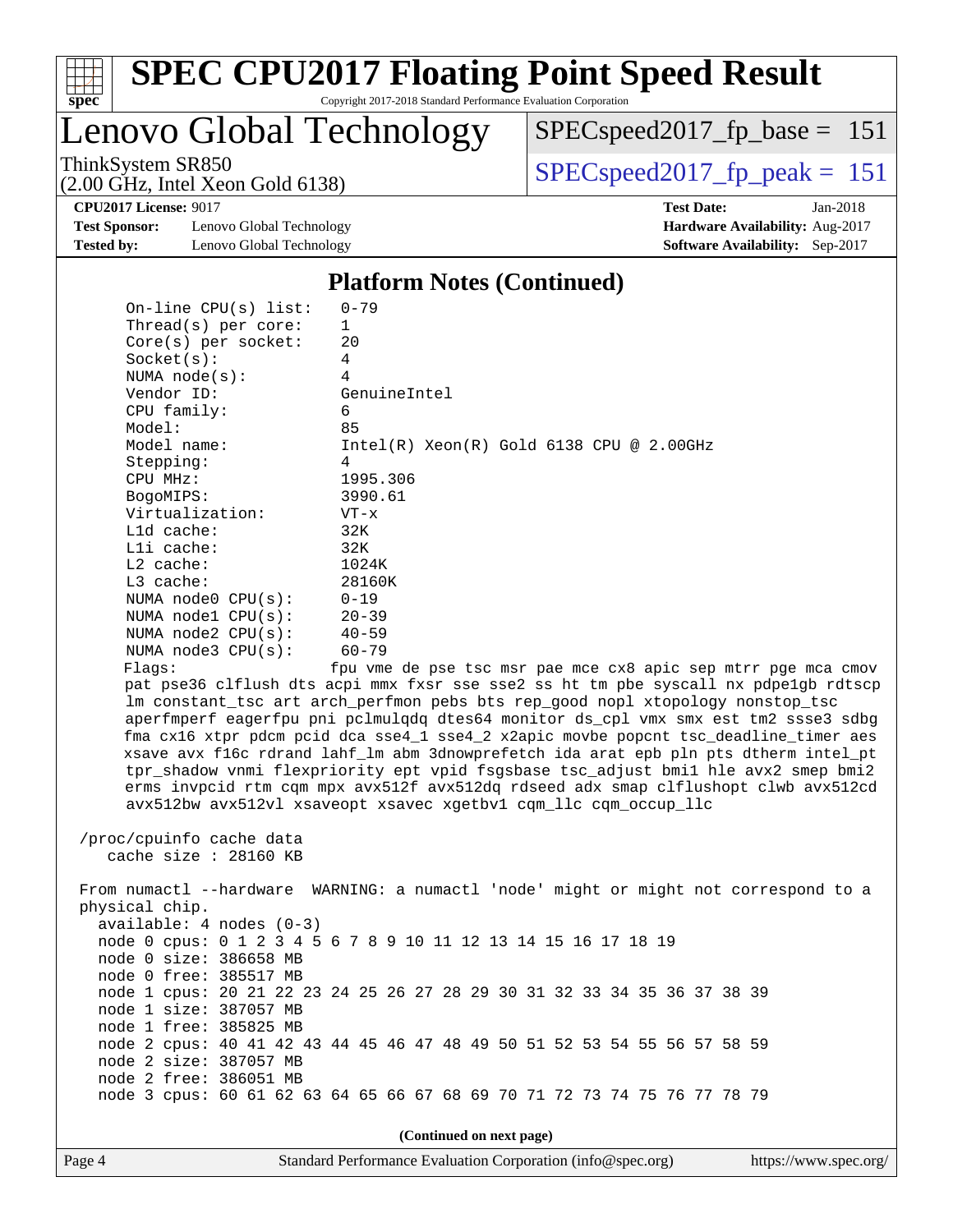

|  | Page 5 | Standard Performance Evaluation Corporation (info@spec.org) | https://www.spec.org/ |
|--|--------|-------------------------------------------------------------|-----------------------|
|--|--------|-------------------------------------------------------------|-----------------------|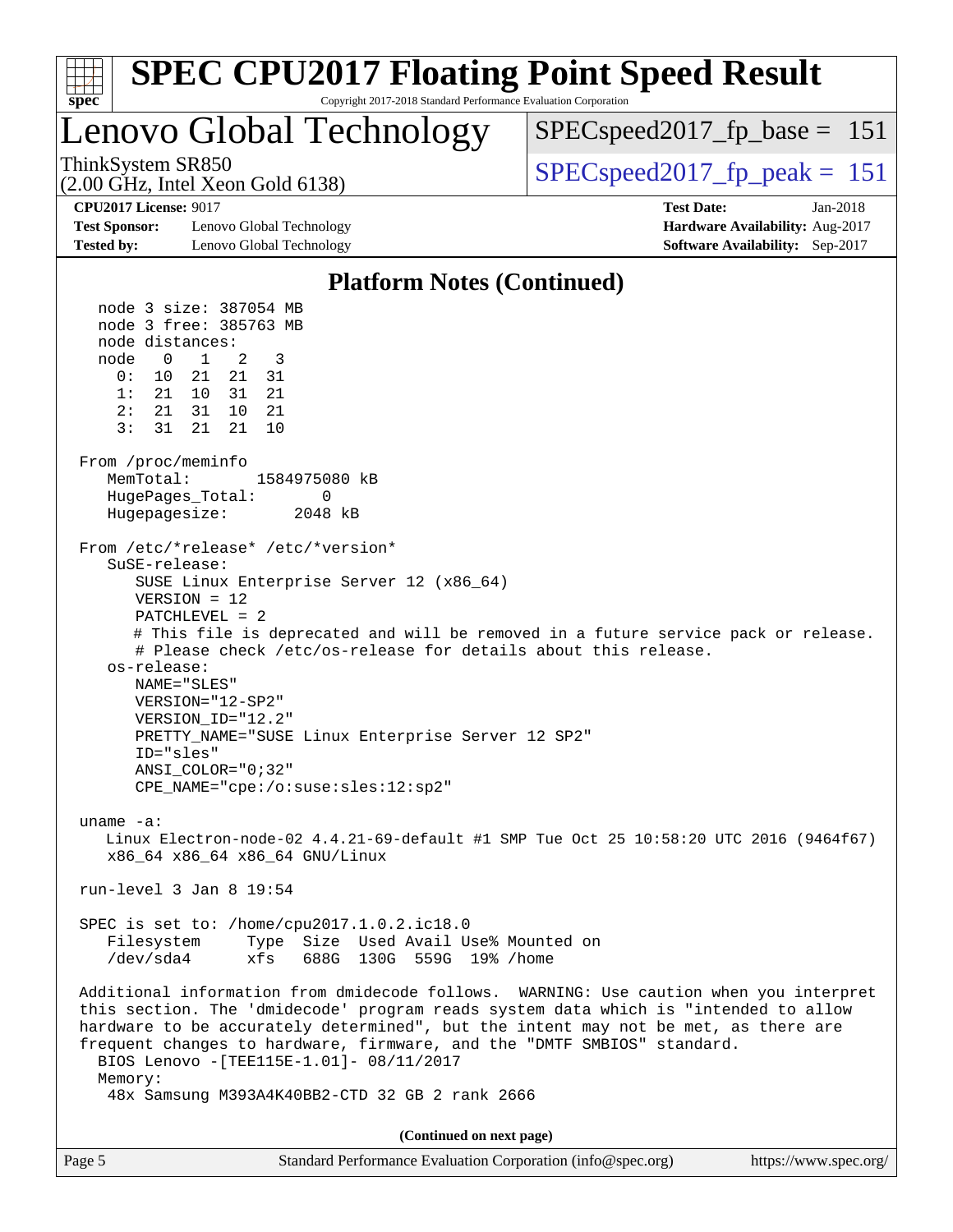

# **[SPEC CPU2017 Floating Point Speed Result](http://www.spec.org/auto/cpu2017/Docs/result-fields.html#SPECCPU2017FloatingPointSpeedResult)**

Copyright 2017-2018 Standard Performance Evaluation Corporation

### Lenovo Global Technology

 $SPEC speed2017_fp\_base = 151$ 

(2.00 GHz, Intel Xeon Gold 6138)

 $SPEC speed2017_fp\_peak = 151$ 

**[Test Sponsor:](http://www.spec.org/auto/cpu2017/Docs/result-fields.html#TestSponsor)** Lenovo Global Technology **[Hardware Availability:](http://www.spec.org/auto/cpu2017/Docs/result-fields.html#HardwareAvailability)** Aug-2017 **[Tested by:](http://www.spec.org/auto/cpu2017/Docs/result-fields.html#Testedby)** Lenovo Global Technology **[Software Availability:](http://www.spec.org/auto/cpu2017/Docs/result-fields.html#SoftwareAvailability)** Sep-2017

**[CPU2017 License:](http://www.spec.org/auto/cpu2017/Docs/result-fields.html#CPU2017License)** 9017 **[Test Date:](http://www.spec.org/auto/cpu2017/Docs/result-fields.html#TestDate)** Jan-2018

#### **[Platform Notes \(Continued\)](http://www.spec.org/auto/cpu2017/Docs/result-fields.html#PlatformNotes)**

(End of data from sysinfo program)

#### **[Compiler Version Notes](http://www.spec.org/auto/cpu2017/Docs/result-fields.html#CompilerVersionNotes)**

| CC 619.1bm_s(base) 638.imagick_s(base, peak) 644.nab_s(base, peak)                                                                                                                               |  |
|--------------------------------------------------------------------------------------------------------------------------------------------------------------------------------------------------|--|
| icc (ICC) 18.0.0 20170811<br>Copyright (C) 1985-2017 Intel Corporation. All rights reserved.<br>-------------------                                                                              |  |
| CC<br>$619.1$ bm s(peak)                                                                                                                                                                         |  |
| icc (ICC) 18.0.0 20170811<br>Copyright (C) 1985-2017 Intel Corporation. All rights reserved.                                                                                                     |  |
| FC 607.cactuBSSN s(base)                                                                                                                                                                         |  |
| -------------<br>icpc (ICC) 18.0.0 20170811<br>Copyright (C) 1985-2017 Intel Corporation. All rights reserved.<br>icc (ICC) 18.0.0 20170811                                                      |  |
| Copyright (C) 1985-2017 Intel Corporation.<br>All rights reserved.<br>ifort (IFORT) 18.0.0 20170811<br>Copyright (C) 1985-2017 Intel Corporation. All rights reserved.                           |  |
| 607.cactuBSSN_s(peak)<br>FC                                                                                                                                                                      |  |
| icpc (ICC) 18.0.0 20170811<br>Copyright (C) 1985-2017 Intel Corporation. All rights reserved.<br>icc (ICC) 18.0.0 20170811<br>Copyright (C) 1985-2017 Intel Corporation.<br>All rights reserved. |  |
| ifort (IFORT) 18.0.0 20170811<br>Copyright (C) 1985-2017 Intel Corporation.<br>All rights reserved.                                                                                              |  |
| FC 603.bwaves_s(base) 649.fotonik3d_s(base) 654.roms_s(base)                                                                                                                                     |  |
| ifort (IFORT) 18.0.0 20170811<br>Copyright (C) 1985-2017 Intel Corporation. All rights reserved.                                                                                                 |  |
| (Continued on next page)                                                                                                                                                                         |  |
| Standard Performance Evaluation Corporation (info@spec.org)<br>Page 6<br>https://www.spec.org/                                                                                                   |  |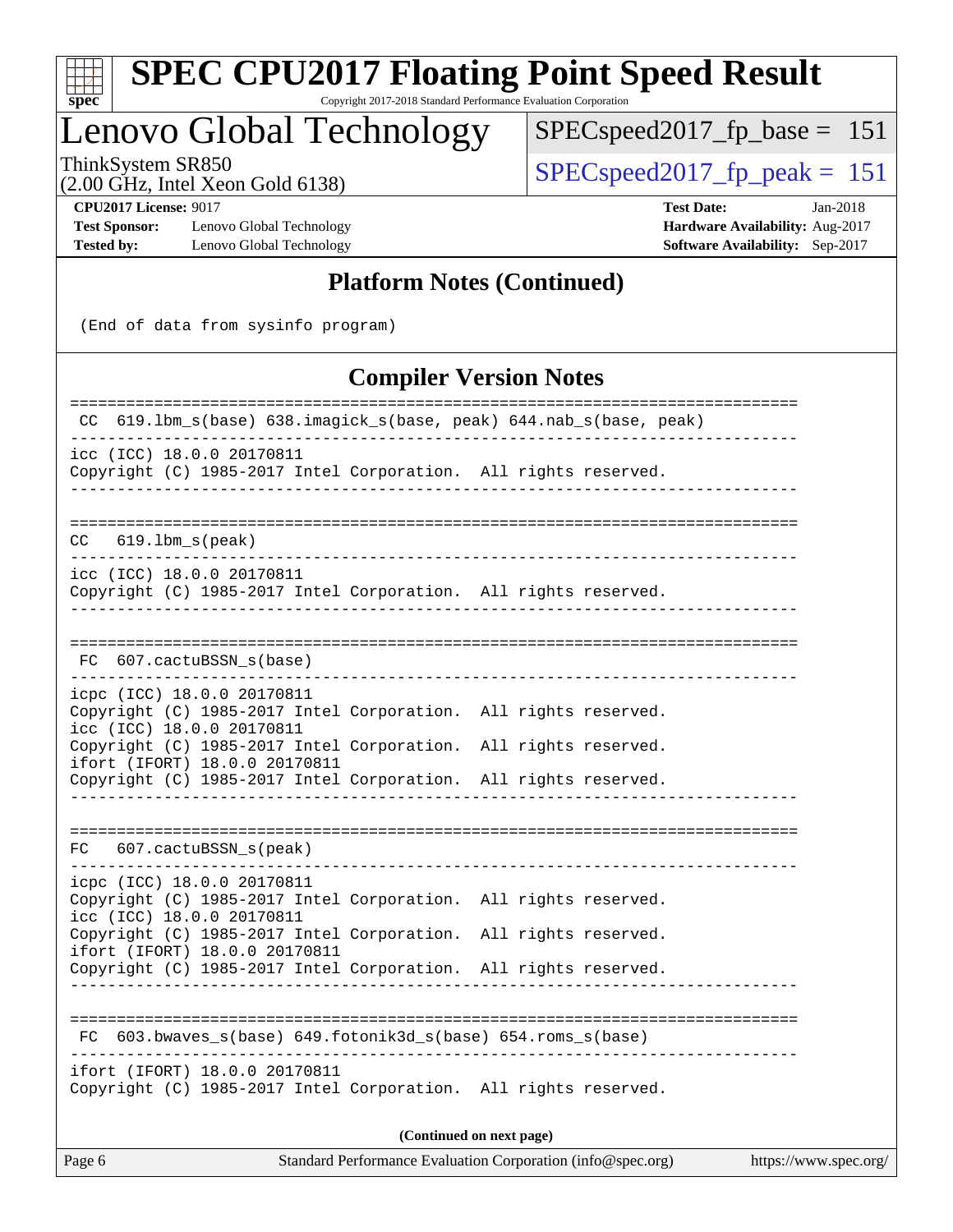| <b>SPEC CPU2017 Floating Point Speed Result</b><br>spec<br>Copyright 2017-2018 Standard Performance Evaluation Corporation        |                                                                                                       |
|-----------------------------------------------------------------------------------------------------------------------------------|-------------------------------------------------------------------------------------------------------|
| Lenovo Global Technology                                                                                                          | $SPEC speed2017$ fp base =<br>-151                                                                    |
| ThinkSystem SR850<br>$(2.00 \text{ GHz}, \text{Intel Xeon Gold } 6138)$                                                           | $SPEC speed2017fr peak = 151$                                                                         |
| <b>CPU2017 License: 9017</b><br><b>Test Sponsor:</b><br>Lenovo Global Technology<br><b>Tested by:</b><br>Lenovo Global Technology | <b>Test Date:</b><br>$Jan-2018$<br>Hardware Availability: Aug-2017<br>Software Availability: Sep-2017 |
| <b>Compiler Version Notes (Continued)</b>                                                                                         |                                                                                                       |
|                                                                                                                                   |                                                                                                       |
| 603.bwaves_s(peak) 649.fotonik3d_s(peak) 654.roms_s(peak)<br>FC                                                                   |                                                                                                       |
| ifort (IFORT) 18.0.0 20170811<br>Copyright (C) 1985-2017 Intel Corporation. All rights reserved.                                  |                                                                                                       |
| CC 621.wrf_s(base) 627.cam4_s(base, peak) 628.pop2_s(base)                                                                        |                                                                                                       |
| ifort (IFORT) 18.0.0 20170811<br>Copyright (C) 1985-2017 Intel Corporation. All rights reserved.                                  |                                                                                                       |
| icc (ICC) 18.0.0 20170811<br>Copyright (C) 1985-2017 Intel Corporation. All rights reserved.                                      |                                                                                                       |
| CC<br>621.wrf_s(peak) 628.pop2_s(peak)                                                                                            |                                                                                                       |
| ifort (IFORT) 18.0.0 20170811<br>Copyright (C) 1985-2017 Intel Corporation. All rights reserved.<br>icc (ICC) 18.0.0 20170811     |                                                                                                       |
| Copyright (C) 1985-2017 Intel Corporation. All rights reserved.                                                                   |                                                                                                       |

### **[Base Compiler Invocation](http://www.spec.org/auto/cpu2017/Docs/result-fields.html#BaseCompilerInvocation)**

[C benchmarks](http://www.spec.org/auto/cpu2017/Docs/result-fields.html#Cbenchmarks): [icc](http://www.spec.org/cpu2017/results/res2018q1/cpu2017-20180122-03064.flags.html#user_CCbase_intel_icc_18.0_66fc1ee009f7361af1fbd72ca7dcefbb700085f36577c54f309893dd4ec40d12360134090235512931783d35fd58c0460139e722d5067c5574d8eaf2b3e37e92)

[Fortran benchmarks](http://www.spec.org/auto/cpu2017/Docs/result-fields.html#Fortranbenchmarks): [ifort](http://www.spec.org/cpu2017/results/res2018q1/cpu2017-20180122-03064.flags.html#user_FCbase_intel_ifort_18.0_8111460550e3ca792625aed983ce982f94888b8b503583aa7ba2b8303487b4d8a21a13e7191a45c5fd58ff318f48f9492884d4413fa793fd88dd292cad7027ca)

[Benchmarks using both Fortran and C](http://www.spec.org/auto/cpu2017/Docs/result-fields.html#BenchmarksusingbothFortranandC): [ifort](http://www.spec.org/cpu2017/results/res2018q1/cpu2017-20180122-03064.flags.html#user_CC_FCbase_intel_ifort_18.0_8111460550e3ca792625aed983ce982f94888b8b503583aa7ba2b8303487b4d8a21a13e7191a45c5fd58ff318f48f9492884d4413fa793fd88dd292cad7027ca) [icc](http://www.spec.org/cpu2017/results/res2018q1/cpu2017-20180122-03064.flags.html#user_CC_FCbase_intel_icc_18.0_66fc1ee009f7361af1fbd72ca7dcefbb700085f36577c54f309893dd4ec40d12360134090235512931783d35fd58c0460139e722d5067c5574d8eaf2b3e37e92)

[Benchmarks using Fortran, C, and C++:](http://www.spec.org/auto/cpu2017/Docs/result-fields.html#BenchmarksusingFortranCandCXX) [icpc](http://www.spec.org/cpu2017/results/res2018q1/cpu2017-20180122-03064.flags.html#user_CC_CXX_FCbase_intel_icpc_18.0_c510b6838c7f56d33e37e94d029a35b4a7bccf4766a728ee175e80a419847e808290a9b78be685c44ab727ea267ec2f070ec5dc83b407c0218cded6866a35d07) [icc](http://www.spec.org/cpu2017/results/res2018q1/cpu2017-20180122-03064.flags.html#user_CC_CXX_FCbase_intel_icc_18.0_66fc1ee009f7361af1fbd72ca7dcefbb700085f36577c54f309893dd4ec40d12360134090235512931783d35fd58c0460139e722d5067c5574d8eaf2b3e37e92) [ifort](http://www.spec.org/cpu2017/results/res2018q1/cpu2017-20180122-03064.flags.html#user_CC_CXX_FCbase_intel_ifort_18.0_8111460550e3ca792625aed983ce982f94888b8b503583aa7ba2b8303487b4d8a21a13e7191a45c5fd58ff318f48f9492884d4413fa793fd88dd292cad7027ca)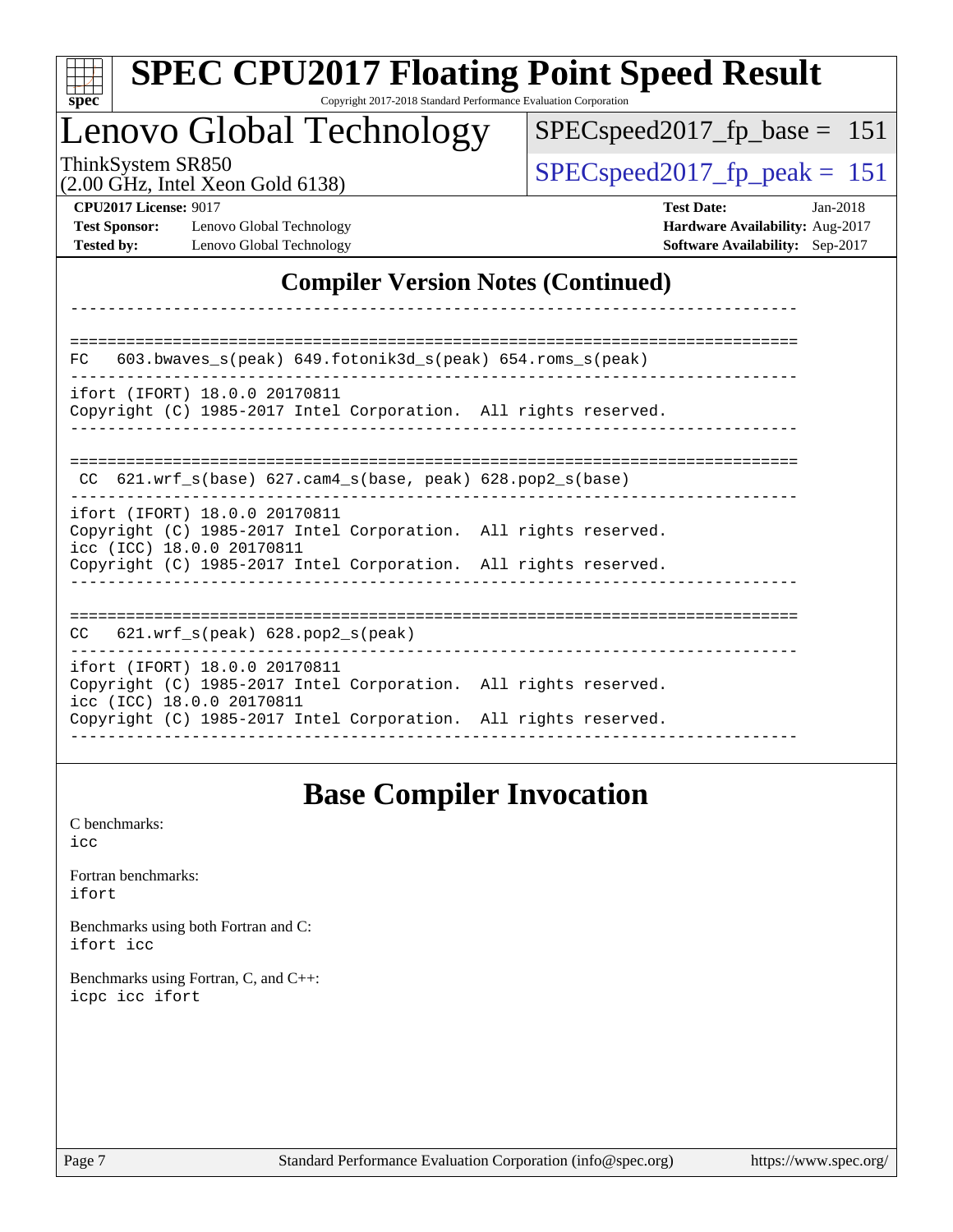

### Lenovo Global Technology

ThinkSystem SR850<br>  $SPEC speed2017$  fp\_peak = 151 SPECspeed2017 fp base  $= 151$ 

(2.00 GHz, Intel Xeon Gold 6138)

**[Test Sponsor:](http://www.spec.org/auto/cpu2017/Docs/result-fields.html#TestSponsor)** Lenovo Global Technology **[Hardware Availability:](http://www.spec.org/auto/cpu2017/Docs/result-fields.html#HardwareAvailability)** Aug-2017 **[Tested by:](http://www.spec.org/auto/cpu2017/Docs/result-fields.html#Testedby)** Lenovo Global Technology **[Software Availability:](http://www.spec.org/auto/cpu2017/Docs/result-fields.html#SoftwareAvailability)** Sep-2017

**[CPU2017 License:](http://www.spec.org/auto/cpu2017/Docs/result-fields.html#CPU2017License)** 9017 **[Test Date:](http://www.spec.org/auto/cpu2017/Docs/result-fields.html#TestDate)** Jan-2018

### **[Base Portability Flags](http://www.spec.org/auto/cpu2017/Docs/result-fields.html#BasePortabilityFlags)**

 603.bwaves\_s: [-DSPEC\\_LP64](http://www.spec.org/cpu2017/results/res2018q1/cpu2017-20180122-03064.flags.html#suite_basePORTABILITY603_bwaves_s_DSPEC_LP64) 607.cactuBSSN\_s: [-DSPEC\\_LP64](http://www.spec.org/cpu2017/results/res2018q1/cpu2017-20180122-03064.flags.html#suite_basePORTABILITY607_cactuBSSN_s_DSPEC_LP64) 619.lbm\_s: [-DSPEC\\_LP64](http://www.spec.org/cpu2017/results/res2018q1/cpu2017-20180122-03064.flags.html#suite_basePORTABILITY619_lbm_s_DSPEC_LP64) 621.wrf\_s: [-DSPEC\\_LP64](http://www.spec.org/cpu2017/results/res2018q1/cpu2017-20180122-03064.flags.html#suite_basePORTABILITY621_wrf_s_DSPEC_LP64) [-DSPEC\\_CASE\\_FLAG](http://www.spec.org/cpu2017/results/res2018q1/cpu2017-20180122-03064.flags.html#b621.wrf_s_baseCPORTABILITY_DSPEC_CASE_FLAG) [-convert big\\_endian](http://www.spec.org/cpu2017/results/res2018q1/cpu2017-20180122-03064.flags.html#user_baseFPORTABILITY621_wrf_s_convert_big_endian_c3194028bc08c63ac5d04de18c48ce6d347e4e562e8892b8bdbdc0214820426deb8554edfa529a3fb25a586e65a3d812c835984020483e7e73212c4d31a38223) 627.cam4\_s: [-DSPEC\\_LP64](http://www.spec.org/cpu2017/results/res2018q1/cpu2017-20180122-03064.flags.html#suite_basePORTABILITY627_cam4_s_DSPEC_LP64) [-DSPEC\\_CASE\\_FLAG](http://www.spec.org/cpu2017/results/res2018q1/cpu2017-20180122-03064.flags.html#b627.cam4_s_baseCPORTABILITY_DSPEC_CASE_FLAG) 628.pop2\_s: [-DSPEC\\_LP64](http://www.spec.org/cpu2017/results/res2018q1/cpu2017-20180122-03064.flags.html#suite_basePORTABILITY628_pop2_s_DSPEC_LP64) [-DSPEC\\_CASE\\_FLAG](http://www.spec.org/cpu2017/results/res2018q1/cpu2017-20180122-03064.flags.html#b628.pop2_s_baseCPORTABILITY_DSPEC_CASE_FLAG) [-convert big\\_endian](http://www.spec.org/cpu2017/results/res2018q1/cpu2017-20180122-03064.flags.html#user_baseFPORTABILITY628_pop2_s_convert_big_endian_c3194028bc08c63ac5d04de18c48ce6d347e4e562e8892b8bdbdc0214820426deb8554edfa529a3fb25a586e65a3d812c835984020483e7e73212c4d31a38223) [-assume byterecl](http://www.spec.org/cpu2017/results/res2018q1/cpu2017-20180122-03064.flags.html#user_baseFPORTABILITY628_pop2_s_assume_byterecl_7e47d18b9513cf18525430bbf0f2177aa9bf368bc7a059c09b2c06a34b53bd3447c950d3f8d6c70e3faf3a05c8557d66a5798b567902e8849adc142926523472) 638.imagick\_s: [-DSPEC\\_LP64](http://www.spec.org/cpu2017/results/res2018q1/cpu2017-20180122-03064.flags.html#suite_basePORTABILITY638_imagick_s_DSPEC_LP64) 644.nab\_s: [-DSPEC\\_LP64](http://www.spec.org/cpu2017/results/res2018q1/cpu2017-20180122-03064.flags.html#suite_basePORTABILITY644_nab_s_DSPEC_LP64) 649.fotonik3d\_s: [-DSPEC\\_LP64](http://www.spec.org/cpu2017/results/res2018q1/cpu2017-20180122-03064.flags.html#suite_basePORTABILITY649_fotonik3d_s_DSPEC_LP64) 654.roms\_s: [-DSPEC\\_LP64](http://www.spec.org/cpu2017/results/res2018q1/cpu2017-20180122-03064.flags.html#suite_basePORTABILITY654_roms_s_DSPEC_LP64)

### **[Base Optimization Flags](http://www.spec.org/auto/cpu2017/Docs/result-fields.html#BaseOptimizationFlags)**

[C benchmarks](http://www.spec.org/auto/cpu2017/Docs/result-fields.html#Cbenchmarks):

[-xCORE-AVX512](http://www.spec.org/cpu2017/results/res2018q1/cpu2017-20180122-03064.flags.html#user_CCbase_f-xCORE-AVX512) [-ipo](http://www.spec.org/cpu2017/results/res2018q1/cpu2017-20180122-03064.flags.html#user_CCbase_f-ipo) [-O3](http://www.spec.org/cpu2017/results/res2018q1/cpu2017-20180122-03064.flags.html#user_CCbase_f-O3) [-no-prec-div](http://www.spec.org/cpu2017/results/res2018q1/cpu2017-20180122-03064.flags.html#user_CCbase_f-no-prec-div) [-qopt-prefetch](http://www.spec.org/cpu2017/results/res2018q1/cpu2017-20180122-03064.flags.html#user_CCbase_f-qopt-prefetch) [-ffinite-math-only](http://www.spec.org/cpu2017/results/res2018q1/cpu2017-20180122-03064.flags.html#user_CCbase_f_finite_math_only_cb91587bd2077682c4b38af759c288ed7c732db004271a9512da14a4f8007909a5f1427ecbf1a0fb78ff2a814402c6114ac565ca162485bbcae155b5e4258871) [-qopt-mem-layout-trans=3](http://www.spec.org/cpu2017/results/res2018q1/cpu2017-20180122-03064.flags.html#user_CCbase_f-qopt-mem-layout-trans_de80db37974c74b1f0e20d883f0b675c88c3b01e9d123adea9b28688d64333345fb62bc4a798493513fdb68f60282f9a726aa07f478b2f7113531aecce732043) [-qopenmp](http://www.spec.org/cpu2017/results/res2018q1/cpu2017-20180122-03064.flags.html#user_CCbase_qopenmp_16be0c44f24f464004c6784a7acb94aca937f053568ce72f94b139a11c7c168634a55f6653758ddd83bcf7b8463e8028bb0b48b77bcddc6b78d5d95bb1df2967) [-DSPEC\\_OPENMP](http://www.spec.org/cpu2017/results/res2018q1/cpu2017-20180122-03064.flags.html#suite_CCbase_DSPEC_OPENMP)

[Fortran benchmarks](http://www.spec.org/auto/cpu2017/Docs/result-fields.html#Fortranbenchmarks):

[-DSPEC\\_OPENMP](http://www.spec.org/cpu2017/results/res2018q1/cpu2017-20180122-03064.flags.html#suite_FCbase_DSPEC_OPENMP) [-xCORE-AVX512](http://www.spec.org/cpu2017/results/res2018q1/cpu2017-20180122-03064.flags.html#user_FCbase_f-xCORE-AVX512) [-ipo](http://www.spec.org/cpu2017/results/res2018q1/cpu2017-20180122-03064.flags.html#user_FCbase_f-ipo) [-O3](http://www.spec.org/cpu2017/results/res2018q1/cpu2017-20180122-03064.flags.html#user_FCbase_f-O3) [-no-prec-div](http://www.spec.org/cpu2017/results/res2018q1/cpu2017-20180122-03064.flags.html#user_FCbase_f-no-prec-div) [-qopt-prefetch](http://www.spec.org/cpu2017/results/res2018q1/cpu2017-20180122-03064.flags.html#user_FCbase_f-qopt-prefetch) [-ffinite-math-only](http://www.spec.org/cpu2017/results/res2018q1/cpu2017-20180122-03064.flags.html#user_FCbase_f_finite_math_only_cb91587bd2077682c4b38af759c288ed7c732db004271a9512da14a4f8007909a5f1427ecbf1a0fb78ff2a814402c6114ac565ca162485bbcae155b5e4258871) [-qopt-mem-layout-trans=3](http://www.spec.org/cpu2017/results/res2018q1/cpu2017-20180122-03064.flags.html#user_FCbase_f-qopt-mem-layout-trans_de80db37974c74b1f0e20d883f0b675c88c3b01e9d123adea9b28688d64333345fb62bc4a798493513fdb68f60282f9a726aa07f478b2f7113531aecce732043) [-qopenmp](http://www.spec.org/cpu2017/results/res2018q1/cpu2017-20180122-03064.flags.html#user_FCbase_qopenmp_16be0c44f24f464004c6784a7acb94aca937f053568ce72f94b139a11c7c168634a55f6653758ddd83bcf7b8463e8028bb0b48b77bcddc6b78d5d95bb1df2967) [-nostandard-realloc-lhs](http://www.spec.org/cpu2017/results/res2018q1/cpu2017-20180122-03064.flags.html#user_FCbase_f_2003_std_realloc_82b4557e90729c0f113870c07e44d33d6f5a304b4f63d4c15d2d0f1fab99f5daaed73bdb9275d9ae411527f28b936061aa8b9c8f2d63842963b95c9dd6426b8a) [-align array32byte](http://www.spec.org/cpu2017/results/res2018q1/cpu2017-20180122-03064.flags.html#user_FCbase_align_array32byte_b982fe038af199962ba9a80c053b8342c548c85b40b8e86eb3cc33dee0d7986a4af373ac2d51c3f7cf710a18d62fdce2948f201cd044323541f22fc0fffc51b6)

[Benchmarks using both Fortran and C](http://www.spec.org/auto/cpu2017/Docs/result-fields.html#BenchmarksusingbothFortranandC):

[-xCORE-AVX512](http://www.spec.org/cpu2017/results/res2018q1/cpu2017-20180122-03064.flags.html#user_CC_FCbase_f-xCORE-AVX512) [-ipo](http://www.spec.org/cpu2017/results/res2018q1/cpu2017-20180122-03064.flags.html#user_CC_FCbase_f-ipo) [-O3](http://www.spec.org/cpu2017/results/res2018q1/cpu2017-20180122-03064.flags.html#user_CC_FCbase_f-O3) [-no-prec-div](http://www.spec.org/cpu2017/results/res2018q1/cpu2017-20180122-03064.flags.html#user_CC_FCbase_f-no-prec-div) [-qopt-prefetch](http://www.spec.org/cpu2017/results/res2018q1/cpu2017-20180122-03064.flags.html#user_CC_FCbase_f-qopt-prefetch) [-ffinite-math-only](http://www.spec.org/cpu2017/results/res2018q1/cpu2017-20180122-03064.flags.html#user_CC_FCbase_f_finite_math_only_cb91587bd2077682c4b38af759c288ed7c732db004271a9512da14a4f8007909a5f1427ecbf1a0fb78ff2a814402c6114ac565ca162485bbcae155b5e4258871) [-qopt-mem-layout-trans=3](http://www.spec.org/cpu2017/results/res2018q1/cpu2017-20180122-03064.flags.html#user_CC_FCbase_f-qopt-mem-layout-trans_de80db37974c74b1f0e20d883f0b675c88c3b01e9d123adea9b28688d64333345fb62bc4a798493513fdb68f60282f9a726aa07f478b2f7113531aecce732043) [-qopenmp](http://www.spec.org/cpu2017/results/res2018q1/cpu2017-20180122-03064.flags.html#user_CC_FCbase_qopenmp_16be0c44f24f464004c6784a7acb94aca937f053568ce72f94b139a11c7c168634a55f6653758ddd83bcf7b8463e8028bb0b48b77bcddc6b78d5d95bb1df2967) [-DSPEC\\_OPENMP](http://www.spec.org/cpu2017/results/res2018q1/cpu2017-20180122-03064.flags.html#suite_CC_FCbase_DSPEC_OPENMP) [-nostandard-realloc-lhs](http://www.spec.org/cpu2017/results/res2018q1/cpu2017-20180122-03064.flags.html#user_CC_FCbase_f_2003_std_realloc_82b4557e90729c0f113870c07e44d33d6f5a304b4f63d4c15d2d0f1fab99f5daaed73bdb9275d9ae411527f28b936061aa8b9c8f2d63842963b95c9dd6426b8a) [-align array32byte](http://www.spec.org/cpu2017/results/res2018q1/cpu2017-20180122-03064.flags.html#user_CC_FCbase_align_array32byte_b982fe038af199962ba9a80c053b8342c548c85b40b8e86eb3cc33dee0d7986a4af373ac2d51c3f7cf710a18d62fdce2948f201cd044323541f22fc0fffc51b6)

[Benchmarks using Fortran, C, and C++:](http://www.spec.org/auto/cpu2017/Docs/result-fields.html#BenchmarksusingFortranCandCXX)

[-xCORE-AVX512](http://www.spec.org/cpu2017/results/res2018q1/cpu2017-20180122-03064.flags.html#user_CC_CXX_FCbase_f-xCORE-AVX512) [-ipo](http://www.spec.org/cpu2017/results/res2018q1/cpu2017-20180122-03064.flags.html#user_CC_CXX_FCbase_f-ipo) [-O3](http://www.spec.org/cpu2017/results/res2018q1/cpu2017-20180122-03064.flags.html#user_CC_CXX_FCbase_f-O3) [-no-prec-div](http://www.spec.org/cpu2017/results/res2018q1/cpu2017-20180122-03064.flags.html#user_CC_CXX_FCbase_f-no-prec-div) [-qopt-prefetch](http://www.spec.org/cpu2017/results/res2018q1/cpu2017-20180122-03064.flags.html#user_CC_CXX_FCbase_f-qopt-prefetch) [-ffinite-math-only](http://www.spec.org/cpu2017/results/res2018q1/cpu2017-20180122-03064.flags.html#user_CC_CXX_FCbase_f_finite_math_only_cb91587bd2077682c4b38af759c288ed7c732db004271a9512da14a4f8007909a5f1427ecbf1a0fb78ff2a814402c6114ac565ca162485bbcae155b5e4258871) [-qopt-mem-layout-trans=3](http://www.spec.org/cpu2017/results/res2018q1/cpu2017-20180122-03064.flags.html#user_CC_CXX_FCbase_f-qopt-mem-layout-trans_de80db37974c74b1f0e20d883f0b675c88c3b01e9d123adea9b28688d64333345fb62bc4a798493513fdb68f60282f9a726aa07f478b2f7113531aecce732043) [-qopenmp](http://www.spec.org/cpu2017/results/res2018q1/cpu2017-20180122-03064.flags.html#user_CC_CXX_FCbase_qopenmp_16be0c44f24f464004c6784a7acb94aca937f053568ce72f94b139a11c7c168634a55f6653758ddd83bcf7b8463e8028bb0b48b77bcddc6b78d5d95bb1df2967) [-DSPEC\\_OPENMP](http://www.spec.org/cpu2017/results/res2018q1/cpu2017-20180122-03064.flags.html#suite_CC_CXX_FCbase_DSPEC_OPENMP) [-nostandard-realloc-lhs](http://www.spec.org/cpu2017/results/res2018q1/cpu2017-20180122-03064.flags.html#user_CC_CXX_FCbase_f_2003_std_realloc_82b4557e90729c0f113870c07e44d33d6f5a304b4f63d4c15d2d0f1fab99f5daaed73bdb9275d9ae411527f28b936061aa8b9c8f2d63842963b95c9dd6426b8a) [-align array32byte](http://www.spec.org/cpu2017/results/res2018q1/cpu2017-20180122-03064.flags.html#user_CC_CXX_FCbase_align_array32byte_b982fe038af199962ba9a80c053b8342c548c85b40b8e86eb3cc33dee0d7986a4af373ac2d51c3f7cf710a18d62fdce2948f201cd044323541f22fc0fffc51b6)

### **[Base Other Flags](http://www.spec.org/auto/cpu2017/Docs/result-fields.html#BaseOtherFlags)**

[C benchmarks](http://www.spec.org/auto/cpu2017/Docs/result-fields.html#Cbenchmarks):  $-m64 - std= c11$  $-m64 - std= c11$ 

[Fortran benchmarks](http://www.spec.org/auto/cpu2017/Docs/result-fields.html#Fortranbenchmarks):  $-m64$ 

**(Continued on next page)**

Page 8 Standard Performance Evaluation Corporation [\(info@spec.org\)](mailto:info@spec.org) <https://www.spec.org/>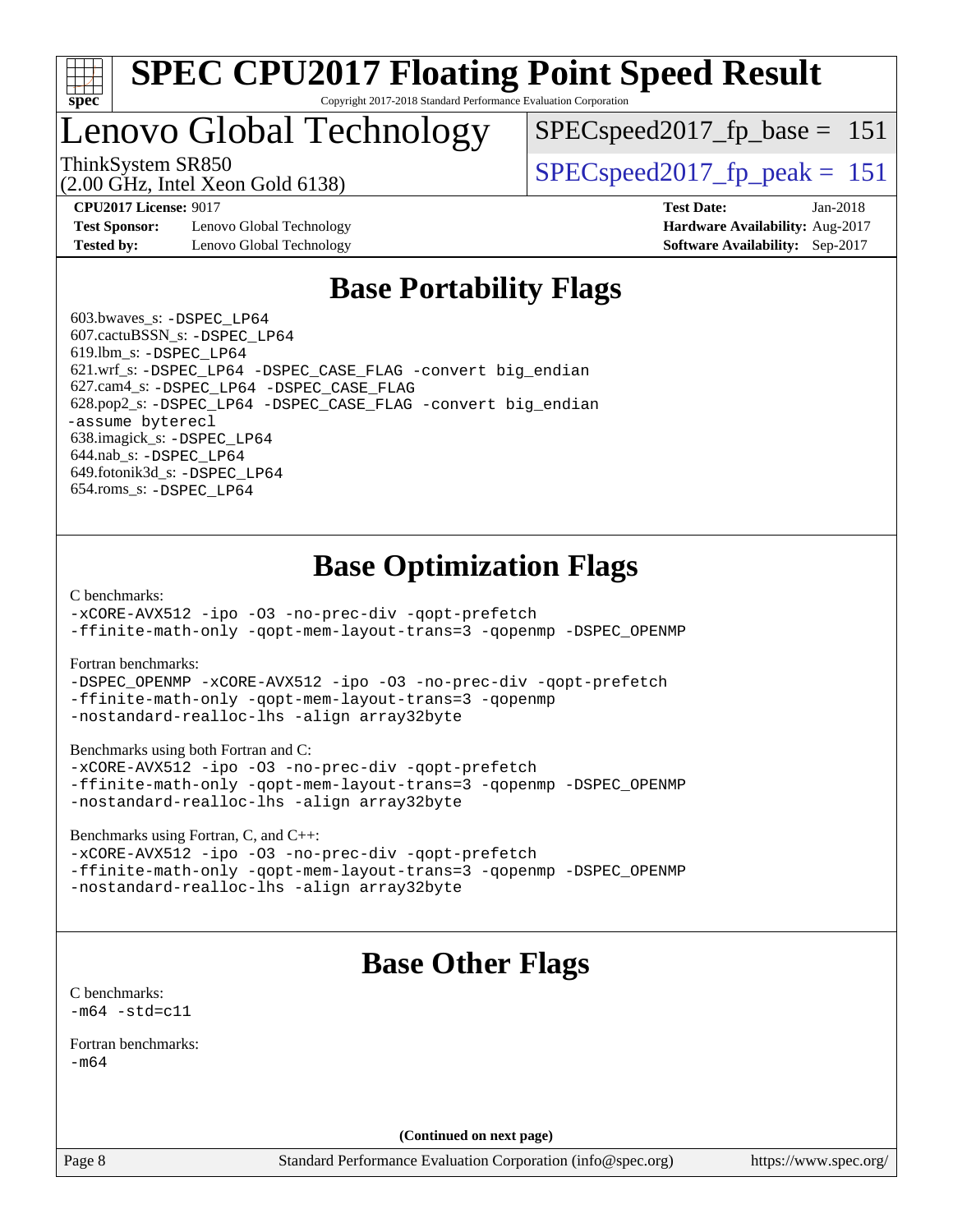

### Lenovo Global Technology

 $SPEC speed2017_fp\_base = 151$ 

ThinkSystem SR850<br>  $SPEC speed2017$  fp\_peak = 151

**[Test Sponsor:](http://www.spec.org/auto/cpu2017/Docs/result-fields.html#TestSponsor)** Lenovo Global Technology **[Hardware Availability:](http://www.spec.org/auto/cpu2017/Docs/result-fields.html#HardwareAvailability)** Aug-2017 **[Tested by:](http://www.spec.org/auto/cpu2017/Docs/result-fields.html#Testedby)** Lenovo Global Technology **[Software Availability:](http://www.spec.org/auto/cpu2017/Docs/result-fields.html#SoftwareAvailability)** Sep-2017

(2.00 GHz, Intel Xeon Gold 6138)

**[CPU2017 License:](http://www.spec.org/auto/cpu2017/Docs/result-fields.html#CPU2017License)** 9017 **[Test Date:](http://www.spec.org/auto/cpu2017/Docs/result-fields.html#TestDate)** Jan-2018

### **[Base Other Flags \(Continued\)](http://www.spec.org/auto/cpu2017/Docs/result-fields.html#BaseOtherFlags)**

[Benchmarks using both Fortran and C](http://www.spec.org/auto/cpu2017/Docs/result-fields.html#BenchmarksusingbothFortranandC):  $-m64$   $-std=cl1$ 

[Benchmarks using Fortran, C, and C++:](http://www.spec.org/auto/cpu2017/Docs/result-fields.html#BenchmarksusingFortranCandCXX)  $-m64 - std= c11$  $-m64 - std= c11$ 

**[Peak Compiler Invocation](http://www.spec.org/auto/cpu2017/Docs/result-fields.html#PeakCompilerInvocation)**

[C benchmarks](http://www.spec.org/auto/cpu2017/Docs/result-fields.html#Cbenchmarks): [icc](http://www.spec.org/cpu2017/results/res2018q1/cpu2017-20180122-03064.flags.html#user_CCpeak_intel_icc_18.0_66fc1ee009f7361af1fbd72ca7dcefbb700085f36577c54f309893dd4ec40d12360134090235512931783d35fd58c0460139e722d5067c5574d8eaf2b3e37e92)

[Fortran benchmarks](http://www.spec.org/auto/cpu2017/Docs/result-fields.html#Fortranbenchmarks): [ifort](http://www.spec.org/cpu2017/results/res2018q1/cpu2017-20180122-03064.flags.html#user_FCpeak_intel_ifort_18.0_8111460550e3ca792625aed983ce982f94888b8b503583aa7ba2b8303487b4d8a21a13e7191a45c5fd58ff318f48f9492884d4413fa793fd88dd292cad7027ca)

[Benchmarks using both Fortran and C](http://www.spec.org/auto/cpu2017/Docs/result-fields.html#BenchmarksusingbothFortranandC): [ifort](http://www.spec.org/cpu2017/results/res2018q1/cpu2017-20180122-03064.flags.html#user_CC_FCpeak_intel_ifort_18.0_8111460550e3ca792625aed983ce982f94888b8b503583aa7ba2b8303487b4d8a21a13e7191a45c5fd58ff318f48f9492884d4413fa793fd88dd292cad7027ca) [icc](http://www.spec.org/cpu2017/results/res2018q1/cpu2017-20180122-03064.flags.html#user_CC_FCpeak_intel_icc_18.0_66fc1ee009f7361af1fbd72ca7dcefbb700085f36577c54f309893dd4ec40d12360134090235512931783d35fd58c0460139e722d5067c5574d8eaf2b3e37e92)

[Benchmarks using Fortran, C, and C++:](http://www.spec.org/auto/cpu2017/Docs/result-fields.html#BenchmarksusingFortranCandCXX) [icpc](http://www.spec.org/cpu2017/results/res2018q1/cpu2017-20180122-03064.flags.html#user_CC_CXX_FCpeak_intel_icpc_18.0_c510b6838c7f56d33e37e94d029a35b4a7bccf4766a728ee175e80a419847e808290a9b78be685c44ab727ea267ec2f070ec5dc83b407c0218cded6866a35d07) [icc](http://www.spec.org/cpu2017/results/res2018q1/cpu2017-20180122-03064.flags.html#user_CC_CXX_FCpeak_intel_icc_18.0_66fc1ee009f7361af1fbd72ca7dcefbb700085f36577c54f309893dd4ec40d12360134090235512931783d35fd58c0460139e722d5067c5574d8eaf2b3e37e92) [ifort](http://www.spec.org/cpu2017/results/res2018q1/cpu2017-20180122-03064.flags.html#user_CC_CXX_FCpeak_intel_ifort_18.0_8111460550e3ca792625aed983ce982f94888b8b503583aa7ba2b8303487b4d8a21a13e7191a45c5fd58ff318f48f9492884d4413fa793fd88dd292cad7027ca)

#### **[Peak Portability Flags](http://www.spec.org/auto/cpu2017/Docs/result-fields.html#PeakPortabilityFlags)**

Same as Base Portability Flags

### **[Peak Optimization Flags](http://www.spec.org/auto/cpu2017/Docs/result-fields.html#PeakOptimizationFlags)**

[C benchmarks](http://www.spec.org/auto/cpu2017/Docs/result-fields.html#Cbenchmarks):

 619.lbm\_s: [-prof-gen](http://www.spec.org/cpu2017/results/res2018q1/cpu2017-20180122-03064.flags.html#user_peakPASS1_CFLAGSPASS1_LDFLAGS619_lbm_s_prof_gen_5aa4926d6013ddb2a31985c654b3eb18169fc0c6952a63635c234f711e6e63dd76e94ad52365559451ec499a2cdb89e4dc58ba4c67ef54ca681ffbe1461d6b36)(pass 1) [-prof-use](http://www.spec.org/cpu2017/results/res2018q1/cpu2017-20180122-03064.flags.html#user_peakPASS2_CFLAGSPASS2_LDFLAGS619_lbm_s_prof_use_1a21ceae95f36a2b53c25747139a6c16ca95bd9def2a207b4f0849963b97e94f5260e30a0c64f4bb623698870e679ca08317ef8150905d41bd88c6f78df73f19)(pass 2) [-O2](http://www.spec.org/cpu2017/results/res2018q1/cpu2017-20180122-03064.flags.html#user_peakPASS1_COPTIMIZE619_lbm_s_f-O2) [-xCORE-AVX512](http://www.spec.org/cpu2017/results/res2018q1/cpu2017-20180122-03064.flags.html#user_peakPASS2_COPTIMIZE619_lbm_s_f-xCORE-AVX512) [-qopt-prefetch](http://www.spec.org/cpu2017/results/res2018q1/cpu2017-20180122-03064.flags.html#user_peakPASS1_COPTIMIZEPASS2_COPTIMIZE619_lbm_s_f-qopt-prefetch) [-ipo](http://www.spec.org/cpu2017/results/res2018q1/cpu2017-20180122-03064.flags.html#user_peakPASS2_COPTIMIZE619_lbm_s_f-ipo) [-O3](http://www.spec.org/cpu2017/results/res2018q1/cpu2017-20180122-03064.flags.html#user_peakPASS2_COPTIMIZE619_lbm_s_f-O3) [-ffinite-math-only](http://www.spec.org/cpu2017/results/res2018q1/cpu2017-20180122-03064.flags.html#user_peakPASS1_COPTIMIZEPASS2_COPTIMIZE619_lbm_s_f_finite_math_only_cb91587bd2077682c4b38af759c288ed7c732db004271a9512da14a4f8007909a5f1427ecbf1a0fb78ff2a814402c6114ac565ca162485bbcae155b5e4258871) [-no-prec-div](http://www.spec.org/cpu2017/results/res2018q1/cpu2017-20180122-03064.flags.html#user_peakPASS2_COPTIMIZE619_lbm_s_f-no-prec-div) [-qopt-mem-layout-trans=3](http://www.spec.org/cpu2017/results/res2018q1/cpu2017-20180122-03064.flags.html#user_peakPASS1_COPTIMIZEPASS2_COPTIMIZE619_lbm_s_f-qopt-mem-layout-trans_de80db37974c74b1f0e20d883f0b675c88c3b01e9d123adea9b28688d64333345fb62bc4a798493513fdb68f60282f9a726aa07f478b2f7113531aecce732043) [-DSPEC\\_SUPPRESS\\_OPENMP](http://www.spec.org/cpu2017/results/res2018q1/cpu2017-20180122-03064.flags.html#suite_peakPASS1_COPTIMIZE619_lbm_s_DSPEC_SUPPRESS_OPENMP) [-qopenmp](http://www.spec.org/cpu2017/results/res2018q1/cpu2017-20180122-03064.flags.html#user_peakPASS2_COPTIMIZE619_lbm_s_qopenmp_16be0c44f24f464004c6784a7acb94aca937f053568ce72f94b139a11c7c168634a55f6653758ddd83bcf7b8463e8028bb0b48b77bcddc6b78d5d95bb1df2967) [-DSPEC\\_OPENMP](http://www.spec.org/cpu2017/results/res2018q1/cpu2017-20180122-03064.flags.html#suite_peakPASS2_COPTIMIZE619_lbm_s_DSPEC_OPENMP)

 638.imagick\_s: [-xCORE-AVX512](http://www.spec.org/cpu2017/results/res2018q1/cpu2017-20180122-03064.flags.html#user_peakCOPTIMIZE638_imagick_s_f-xCORE-AVX512) [-ipo](http://www.spec.org/cpu2017/results/res2018q1/cpu2017-20180122-03064.flags.html#user_peakCOPTIMIZE638_imagick_s_f-ipo) [-O3](http://www.spec.org/cpu2017/results/res2018q1/cpu2017-20180122-03064.flags.html#user_peakCOPTIMIZE638_imagick_s_f-O3) [-no-prec-div](http://www.spec.org/cpu2017/results/res2018q1/cpu2017-20180122-03064.flags.html#user_peakCOPTIMIZE638_imagick_s_f-no-prec-div) [-qopt-prefetch](http://www.spec.org/cpu2017/results/res2018q1/cpu2017-20180122-03064.flags.html#user_peakCOPTIMIZE638_imagick_s_f-qopt-prefetch) [-ffinite-math-only](http://www.spec.org/cpu2017/results/res2018q1/cpu2017-20180122-03064.flags.html#user_peakCOPTIMIZE638_imagick_s_f_finite_math_only_cb91587bd2077682c4b38af759c288ed7c732db004271a9512da14a4f8007909a5f1427ecbf1a0fb78ff2a814402c6114ac565ca162485bbcae155b5e4258871) [-qopt-mem-layout-trans=3](http://www.spec.org/cpu2017/results/res2018q1/cpu2017-20180122-03064.flags.html#user_peakCOPTIMIZE638_imagick_s_f-qopt-mem-layout-trans_de80db37974c74b1f0e20d883f0b675c88c3b01e9d123adea9b28688d64333345fb62bc4a798493513fdb68f60282f9a726aa07f478b2f7113531aecce732043) [-qopenmp](http://www.spec.org/cpu2017/results/res2018q1/cpu2017-20180122-03064.flags.html#user_peakCOPTIMIZE638_imagick_s_qopenmp_16be0c44f24f464004c6784a7acb94aca937f053568ce72f94b139a11c7c168634a55f6653758ddd83bcf7b8463e8028bb0b48b77bcddc6b78d5d95bb1df2967) [-DSPEC\\_OPENMP](http://www.spec.org/cpu2017/results/res2018q1/cpu2017-20180122-03064.flags.html#suite_peakCOPTIMIZE638_imagick_s_DSPEC_OPENMP)

644.nab\_s: Same as 638.imagick\_s

**(Continued on next page)**

Page 9 Standard Performance Evaluation Corporation [\(info@spec.org\)](mailto:info@spec.org) <https://www.spec.org/>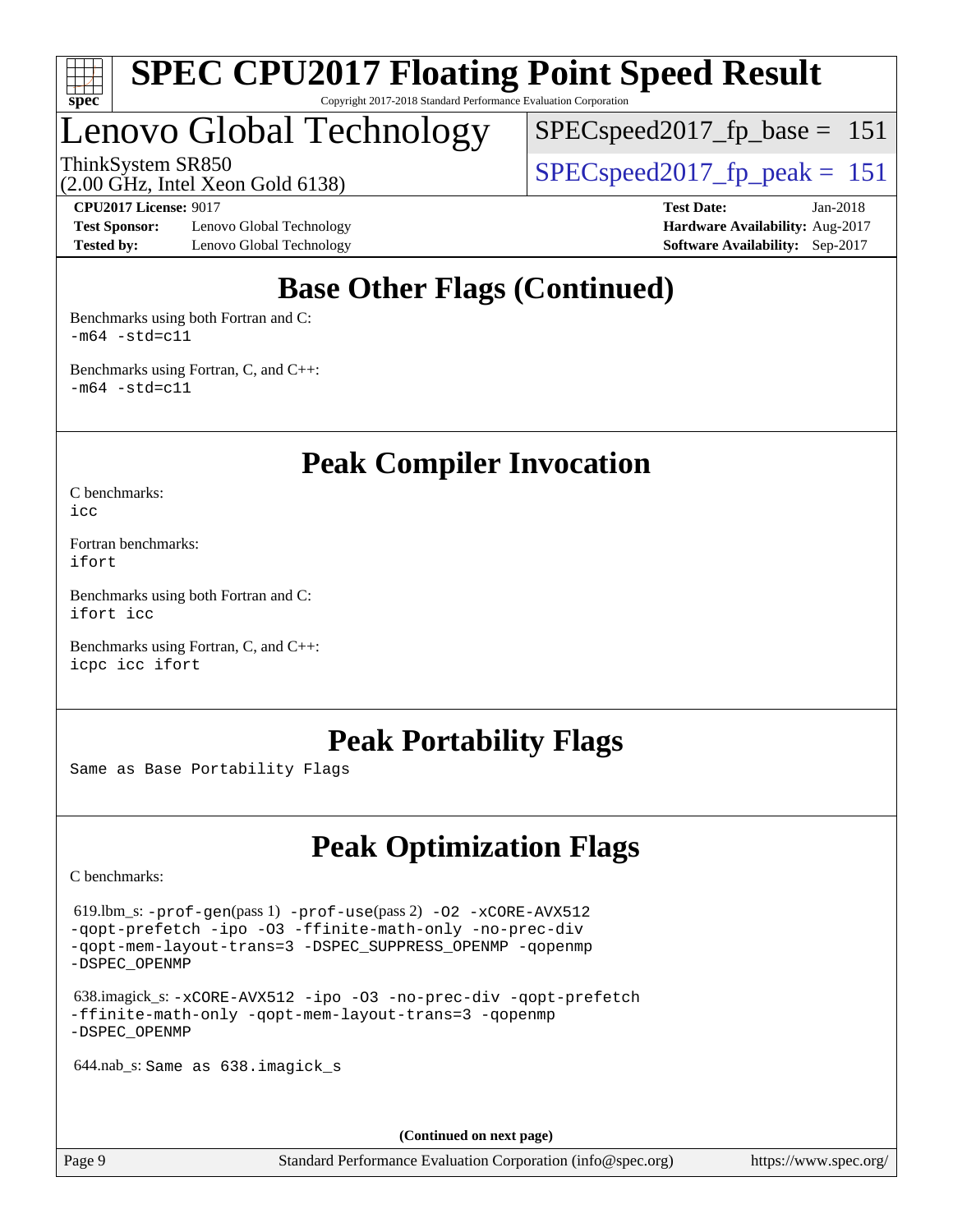

### Lenovo Global Technology

SPECspeed2017 fp base  $= 151$ 

(2.00 GHz, Intel Xeon Gold 6138)

ThinkSystem SR850<br>  $SPEC speed2017$  fp\_peak = 151

**[Test Sponsor:](http://www.spec.org/auto/cpu2017/Docs/result-fields.html#TestSponsor)** Lenovo Global Technology **[Hardware Availability:](http://www.spec.org/auto/cpu2017/Docs/result-fields.html#HardwareAvailability)** Aug-2017 **[Tested by:](http://www.spec.org/auto/cpu2017/Docs/result-fields.html#Testedby)** Lenovo Global Technology **[Software Availability:](http://www.spec.org/auto/cpu2017/Docs/result-fields.html#SoftwareAvailability)** Sep-2017

**[CPU2017 License:](http://www.spec.org/auto/cpu2017/Docs/result-fields.html#CPU2017License)** 9017 **[Test Date:](http://www.spec.org/auto/cpu2017/Docs/result-fields.html#TestDate)** Jan-2018

### **[Peak Optimization Flags \(Continued\)](http://www.spec.org/auto/cpu2017/Docs/result-fields.html#PeakOptimizationFlags)**

[Fortran benchmarks](http://www.spec.org/auto/cpu2017/Docs/result-fields.html#Fortranbenchmarks):

[-prof-gen](http://www.spec.org/cpu2017/results/res2018q1/cpu2017-20180122-03064.flags.html#user_FCpeak_prof_gen_5aa4926d6013ddb2a31985c654b3eb18169fc0c6952a63635c234f711e6e63dd76e94ad52365559451ec499a2cdb89e4dc58ba4c67ef54ca681ffbe1461d6b36)(pass 1) [-prof-use](http://www.spec.org/cpu2017/results/res2018q1/cpu2017-20180122-03064.flags.html#user_FCpeak_prof_use_1a21ceae95f36a2b53c25747139a6c16ca95bd9def2a207b4f0849963b97e94f5260e30a0c64f4bb623698870e679ca08317ef8150905d41bd88c6f78df73f19)(pass 2) [-DSPEC\\_SUPPRESS\\_OPENMP](http://www.spec.org/cpu2017/results/res2018q1/cpu2017-20180122-03064.flags.html#suite_FCpeak_DSPEC_SUPPRESS_OPENMP) [-DSPEC\\_OPENMP](http://www.spec.org/cpu2017/results/res2018q1/cpu2017-20180122-03064.flags.html#suite_FCpeak_DSPEC_OPENMP) [-O2](http://www.spec.org/cpu2017/results/res2018q1/cpu2017-20180122-03064.flags.html#user_FCpeak_f-O2) [-xCORE-AVX512](http://www.spec.org/cpu2017/results/res2018q1/cpu2017-20180122-03064.flags.html#user_FCpeak_f-xCORE-AVX512) [-qopt-prefetch](http://www.spec.org/cpu2017/results/res2018q1/cpu2017-20180122-03064.flags.html#user_FCpeak_f-qopt-prefetch) [-ipo](http://www.spec.org/cpu2017/results/res2018q1/cpu2017-20180122-03064.flags.html#user_FCpeak_f-ipo) [-O3](http://www.spec.org/cpu2017/results/res2018q1/cpu2017-20180122-03064.flags.html#user_FCpeak_f-O3) [-ffinite-math-only](http://www.spec.org/cpu2017/results/res2018q1/cpu2017-20180122-03064.flags.html#user_FCpeak_f_finite_math_only_cb91587bd2077682c4b38af759c288ed7c732db004271a9512da14a4f8007909a5f1427ecbf1a0fb78ff2a814402c6114ac565ca162485bbcae155b5e4258871) [-no-prec-div](http://www.spec.org/cpu2017/results/res2018q1/cpu2017-20180122-03064.flags.html#user_FCpeak_f-no-prec-div) [-qopt-mem-layout-trans=3](http://www.spec.org/cpu2017/results/res2018q1/cpu2017-20180122-03064.flags.html#user_FCpeak_f-qopt-mem-layout-trans_de80db37974c74b1f0e20d883f0b675c88c3b01e9d123adea9b28688d64333345fb62bc4a798493513fdb68f60282f9a726aa07f478b2f7113531aecce732043) [-qopenmp](http://www.spec.org/cpu2017/results/res2018q1/cpu2017-20180122-03064.flags.html#user_FCpeak_qopenmp_16be0c44f24f464004c6784a7acb94aca937f053568ce72f94b139a11c7c168634a55f6653758ddd83bcf7b8463e8028bb0b48b77bcddc6b78d5d95bb1df2967) [-nostandard-realloc-lhs](http://www.spec.org/cpu2017/results/res2018q1/cpu2017-20180122-03064.flags.html#user_FCpeak_f_2003_std_realloc_82b4557e90729c0f113870c07e44d33d6f5a304b4f63d4c15d2d0f1fab99f5daaed73bdb9275d9ae411527f28b936061aa8b9c8f2d63842963b95c9dd6426b8a) [-align array32byte](http://www.spec.org/cpu2017/results/res2018q1/cpu2017-20180122-03064.flags.html#user_FCpeak_align_array32byte_b982fe038af199962ba9a80c053b8342c548c85b40b8e86eb3cc33dee0d7986a4af373ac2d51c3f7cf710a18d62fdce2948f201cd044323541f22fc0fffc51b6)

[Benchmarks using both Fortran and C](http://www.spec.org/auto/cpu2017/Docs/result-fields.html#BenchmarksusingbothFortranandC):

621.wrf\_s:  $-prof-qen(pass 1)$   $-prof-use(pass 2)$  $-prof-use(pass 2)$   $-02$   $-xCORE-AVX512$ [-qopt-prefetch](http://www.spec.org/cpu2017/results/res2018q1/cpu2017-20180122-03064.flags.html#user_peakPASS1_COPTIMIZEPASS1_FOPTIMIZEPASS2_COPTIMIZEPASS2_FOPTIMIZE621_wrf_s_f-qopt-prefetch) [-ipo](http://www.spec.org/cpu2017/results/res2018q1/cpu2017-20180122-03064.flags.html#user_peakPASS2_COPTIMIZEPASS2_FOPTIMIZE621_wrf_s_f-ipo) [-O3](http://www.spec.org/cpu2017/results/res2018q1/cpu2017-20180122-03064.flags.html#user_peakPASS2_COPTIMIZEPASS2_FOPTIMIZE621_wrf_s_f-O3) [-ffinite-math-only](http://www.spec.org/cpu2017/results/res2018q1/cpu2017-20180122-03064.flags.html#user_peakPASS1_COPTIMIZEPASS1_FOPTIMIZEPASS2_COPTIMIZEPASS2_FOPTIMIZE621_wrf_s_f_finite_math_only_cb91587bd2077682c4b38af759c288ed7c732db004271a9512da14a4f8007909a5f1427ecbf1a0fb78ff2a814402c6114ac565ca162485bbcae155b5e4258871) [-no-prec-div](http://www.spec.org/cpu2017/results/res2018q1/cpu2017-20180122-03064.flags.html#user_peakPASS2_COPTIMIZEPASS2_FOPTIMIZE621_wrf_s_f-no-prec-div) [-qopt-mem-layout-trans=3](http://www.spec.org/cpu2017/results/res2018q1/cpu2017-20180122-03064.flags.html#user_peakPASS1_COPTIMIZEPASS1_FOPTIMIZEPASS2_COPTIMIZEPASS2_FOPTIMIZE621_wrf_s_f-qopt-mem-layout-trans_de80db37974c74b1f0e20d883f0b675c88c3b01e9d123adea9b28688d64333345fb62bc4a798493513fdb68f60282f9a726aa07f478b2f7113531aecce732043) [-DSPEC\\_SUPPRESS\\_OPENMP](http://www.spec.org/cpu2017/results/res2018q1/cpu2017-20180122-03064.flags.html#suite_peakPASS1_COPTIMIZEPASS1_FOPTIMIZE621_wrf_s_DSPEC_SUPPRESS_OPENMP) [-qopenmp](http://www.spec.org/cpu2017/results/res2018q1/cpu2017-20180122-03064.flags.html#user_peakPASS2_COPTIMIZEPASS2_FOPTIMIZE621_wrf_s_qopenmp_16be0c44f24f464004c6784a7acb94aca937f053568ce72f94b139a11c7c168634a55f6653758ddd83bcf7b8463e8028bb0b48b77bcddc6b78d5d95bb1df2967) [-DSPEC\\_OPENMP](http://www.spec.org/cpu2017/results/res2018q1/cpu2017-20180122-03064.flags.html#suite_peakPASS2_COPTIMIZEPASS2_FOPTIMIZE621_wrf_s_DSPEC_OPENMP) [-nostandard-realloc-lhs](http://www.spec.org/cpu2017/results/res2018q1/cpu2017-20180122-03064.flags.html#user_peakEXTRA_FOPTIMIZE621_wrf_s_f_2003_std_realloc_82b4557e90729c0f113870c07e44d33d6f5a304b4f63d4c15d2d0f1fab99f5daaed73bdb9275d9ae411527f28b936061aa8b9c8f2d63842963b95c9dd6426b8a) [-align array32byte](http://www.spec.org/cpu2017/results/res2018q1/cpu2017-20180122-03064.flags.html#user_peakEXTRA_FOPTIMIZE621_wrf_s_align_array32byte_b982fe038af199962ba9a80c053b8342c548c85b40b8e86eb3cc33dee0d7986a4af373ac2d51c3f7cf710a18d62fdce2948f201cd044323541f22fc0fffc51b6)

 627.cam4\_s: [-xCORE-AVX512](http://www.spec.org/cpu2017/results/res2018q1/cpu2017-20180122-03064.flags.html#user_peakCOPTIMIZEFOPTIMIZE627_cam4_s_f-xCORE-AVX512) [-ipo](http://www.spec.org/cpu2017/results/res2018q1/cpu2017-20180122-03064.flags.html#user_peakCOPTIMIZEFOPTIMIZE627_cam4_s_f-ipo) [-O3](http://www.spec.org/cpu2017/results/res2018q1/cpu2017-20180122-03064.flags.html#user_peakCOPTIMIZEFOPTIMIZE627_cam4_s_f-O3) [-no-prec-div](http://www.spec.org/cpu2017/results/res2018q1/cpu2017-20180122-03064.flags.html#user_peakCOPTIMIZEFOPTIMIZE627_cam4_s_f-no-prec-div) [-qopt-prefetch](http://www.spec.org/cpu2017/results/res2018q1/cpu2017-20180122-03064.flags.html#user_peakCOPTIMIZEFOPTIMIZE627_cam4_s_f-qopt-prefetch) [-ffinite-math-only](http://www.spec.org/cpu2017/results/res2018q1/cpu2017-20180122-03064.flags.html#user_peakCOPTIMIZEFOPTIMIZE627_cam4_s_f_finite_math_only_cb91587bd2077682c4b38af759c288ed7c732db004271a9512da14a4f8007909a5f1427ecbf1a0fb78ff2a814402c6114ac565ca162485bbcae155b5e4258871) [-qopt-mem-layout-trans=3](http://www.spec.org/cpu2017/results/res2018q1/cpu2017-20180122-03064.flags.html#user_peakCOPTIMIZEFOPTIMIZE627_cam4_s_f-qopt-mem-layout-trans_de80db37974c74b1f0e20d883f0b675c88c3b01e9d123adea9b28688d64333345fb62bc4a798493513fdb68f60282f9a726aa07f478b2f7113531aecce732043) [-qopenmp](http://www.spec.org/cpu2017/results/res2018q1/cpu2017-20180122-03064.flags.html#user_peakCOPTIMIZEFOPTIMIZE627_cam4_s_qopenmp_16be0c44f24f464004c6784a7acb94aca937f053568ce72f94b139a11c7c168634a55f6653758ddd83bcf7b8463e8028bb0b48b77bcddc6b78d5d95bb1df2967) [-DSPEC\\_OPENMP](http://www.spec.org/cpu2017/results/res2018q1/cpu2017-20180122-03064.flags.html#suite_peakCOPTIMIZEFOPTIMIZE627_cam4_s_DSPEC_OPENMP) [-nostandard-realloc-lhs](http://www.spec.org/cpu2017/results/res2018q1/cpu2017-20180122-03064.flags.html#user_peakEXTRA_FOPTIMIZE627_cam4_s_f_2003_std_realloc_82b4557e90729c0f113870c07e44d33d6f5a304b4f63d4c15d2d0f1fab99f5daaed73bdb9275d9ae411527f28b936061aa8b9c8f2d63842963b95c9dd6426b8a) [-align array32byte](http://www.spec.org/cpu2017/results/res2018q1/cpu2017-20180122-03064.flags.html#user_peakEXTRA_FOPTIMIZE627_cam4_s_align_array32byte_b982fe038af199962ba9a80c053b8342c548c85b40b8e86eb3cc33dee0d7986a4af373ac2d51c3f7cf710a18d62fdce2948f201cd044323541f22fc0fffc51b6)

628.pop2\_s: Same as 621.wrf\_s

[Benchmarks using Fortran, C, and C++:](http://www.spec.org/auto/cpu2017/Docs/result-fields.html#BenchmarksusingFortranCandCXX)

[-prof-gen](http://www.spec.org/cpu2017/results/res2018q1/cpu2017-20180122-03064.flags.html#user_CC_CXX_FCpeak_prof_gen_5aa4926d6013ddb2a31985c654b3eb18169fc0c6952a63635c234f711e6e63dd76e94ad52365559451ec499a2cdb89e4dc58ba4c67ef54ca681ffbe1461d6b36)(pass 1) [-prof-use](http://www.spec.org/cpu2017/results/res2018q1/cpu2017-20180122-03064.flags.html#user_CC_CXX_FCpeak_prof_use_1a21ceae95f36a2b53c25747139a6c16ca95bd9def2a207b4f0849963b97e94f5260e30a0c64f4bb623698870e679ca08317ef8150905d41bd88c6f78df73f19)(pass 2) [-O2](http://www.spec.org/cpu2017/results/res2018q1/cpu2017-20180122-03064.flags.html#user_CC_CXX_FCpeak_f-O2) [-xCORE-AVX512](http://www.spec.org/cpu2017/results/res2018q1/cpu2017-20180122-03064.flags.html#user_CC_CXX_FCpeak_f-xCORE-AVX512) [-qopt-prefetch](http://www.spec.org/cpu2017/results/res2018q1/cpu2017-20180122-03064.flags.html#user_CC_CXX_FCpeak_f-qopt-prefetch) [-ipo](http://www.spec.org/cpu2017/results/res2018q1/cpu2017-20180122-03064.flags.html#user_CC_CXX_FCpeak_f-ipo) [-O3](http://www.spec.org/cpu2017/results/res2018q1/cpu2017-20180122-03064.flags.html#user_CC_CXX_FCpeak_f-O3) [-ffinite-math-only](http://www.spec.org/cpu2017/results/res2018q1/cpu2017-20180122-03064.flags.html#user_CC_CXX_FCpeak_f_finite_math_only_cb91587bd2077682c4b38af759c288ed7c732db004271a9512da14a4f8007909a5f1427ecbf1a0fb78ff2a814402c6114ac565ca162485bbcae155b5e4258871) [-no-prec-div](http://www.spec.org/cpu2017/results/res2018q1/cpu2017-20180122-03064.flags.html#user_CC_CXX_FCpeak_f-no-prec-div) [-qopt-mem-layout-trans=3](http://www.spec.org/cpu2017/results/res2018q1/cpu2017-20180122-03064.flags.html#user_CC_CXX_FCpeak_f-qopt-mem-layout-trans_de80db37974c74b1f0e20d883f0b675c88c3b01e9d123adea9b28688d64333345fb62bc4a798493513fdb68f60282f9a726aa07f478b2f7113531aecce732043) [-DSPEC\\_SUPPRESS\\_OPENMP](http://www.spec.org/cpu2017/results/res2018q1/cpu2017-20180122-03064.flags.html#suite_CC_CXX_FCpeak_DSPEC_SUPPRESS_OPENMP) [-qopenmp](http://www.spec.org/cpu2017/results/res2018q1/cpu2017-20180122-03064.flags.html#user_CC_CXX_FCpeak_qopenmp_16be0c44f24f464004c6784a7acb94aca937f053568ce72f94b139a11c7c168634a55f6653758ddd83bcf7b8463e8028bb0b48b77bcddc6b78d5d95bb1df2967) [-DSPEC\\_OPENMP](http://www.spec.org/cpu2017/results/res2018q1/cpu2017-20180122-03064.flags.html#suite_CC_CXX_FCpeak_DSPEC_OPENMP) [-nostandard-realloc-lhs](http://www.spec.org/cpu2017/results/res2018q1/cpu2017-20180122-03064.flags.html#user_CC_CXX_FCpeak_f_2003_std_realloc_82b4557e90729c0f113870c07e44d33d6f5a304b4f63d4c15d2d0f1fab99f5daaed73bdb9275d9ae411527f28b936061aa8b9c8f2d63842963b95c9dd6426b8a) [-align array32byte](http://www.spec.org/cpu2017/results/res2018q1/cpu2017-20180122-03064.flags.html#user_CC_CXX_FCpeak_align_array32byte_b982fe038af199962ba9a80c053b8342c548c85b40b8e86eb3cc33dee0d7986a4af373ac2d51c3f7cf710a18d62fdce2948f201cd044323541f22fc0fffc51b6)

### **[Peak Other Flags](http://www.spec.org/auto/cpu2017/Docs/result-fields.html#PeakOtherFlags)**

[C benchmarks](http://www.spec.org/auto/cpu2017/Docs/result-fields.html#Cbenchmarks):  $-m64 - std= c11$  $-m64 - std= c11$ [Fortran benchmarks](http://www.spec.org/auto/cpu2017/Docs/result-fields.html#Fortranbenchmarks): [-m64](http://www.spec.org/cpu2017/results/res2018q1/cpu2017-20180122-03064.flags.html#user_FCpeak_intel_intel64_18.0_af43caccfc8ded86e7699f2159af6efc7655f51387b94da716254467f3c01020a5059329e2569e4053f409e7c9202a7efc638f7a6d1ffb3f52dea4a3e31d82ab) [Benchmarks using both Fortran and C](http://www.spec.org/auto/cpu2017/Docs/result-fields.html#BenchmarksusingbothFortranandC):  $-m64 - std= c11$  $-m64 - std= c11$ [Benchmarks using Fortran, C, and C++:](http://www.spec.org/auto/cpu2017/Docs/result-fields.html#BenchmarksusingFortranCandCXX)  $-m64 - std= c11$  $-m64 - std= c11$ The flags files that were used to format this result can be browsed at <http://www.spec.org/cpu2017/flags/Intel-ic18.0-official-linux64.html>

<http://www.spec.org/cpu2017/flags/Lenovo-Platform-SPECcpu2017-Flags-V1.2-SKL-A.html>